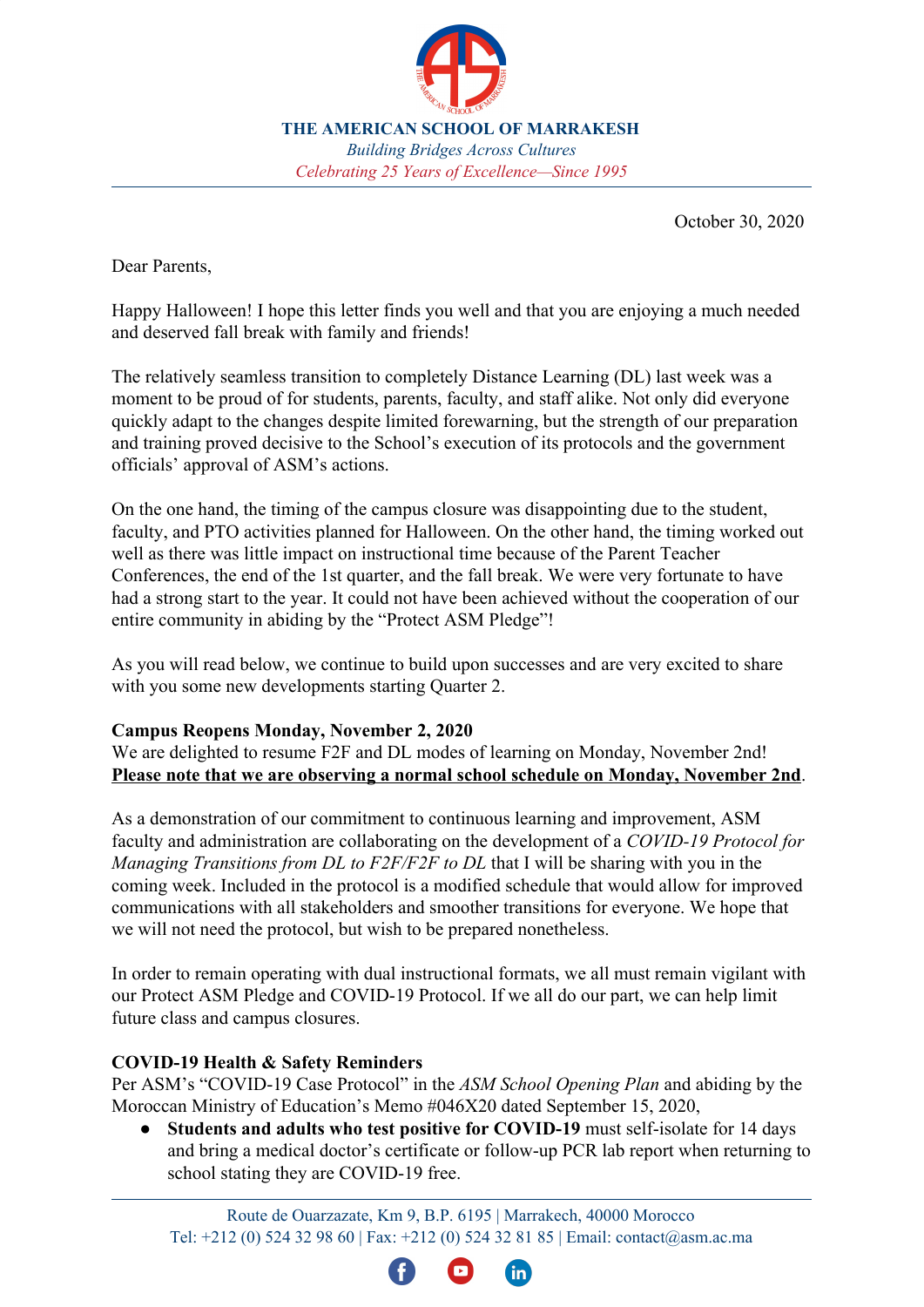**● Students and adults who have been in close contact with someone who tested positive for COVID-19** must self-isolate for 14 days and be symptom free by the time they return to school.

## **Introducing French & Arabic Language Instruction: KG1 - 12th grade**

We have heard you! Recognizing the importance of French and Arabic to our community and building upon an ASM strength of a trilingual student body, the School is pleased to announce the introduction of French and Arabic language learning starting Quarter 2. Our World Language Department continues to grow and strengthen its offerings as part of a greater strategy to achieve our mission and help position our students well for when they graduate, whether in 2021 or 2035!

### **Coffee Hour—"ASM as a School of the Future"**

Please join us for November's Coffee Hour with the Head of School to learn about "ASM as a School of the Future." Meeting details: Thursday, November 12, 9:30 a.m. via the following link: [meet.google.com/win-bdwo-ort](https://meet.google.com/win-bdwo-ort?hs=122&authuser=2)

## **ASM PTO Launched!**

ASM held its first official PTO meeting of the year on October 22nd! It was a wonderful start with an amazingly talented, generous, and fun group of officers, parents, and staff. Our agenda included the HOS opening remarks, PTO President introduction, Officers introductions, HOS goals & PTO support, community input, achievements to date, and PTO President closing remarks.

We look forward to PTO President Kadiri's positive and inclusive leadership style, creativity, and "can do" attitude. Before the end of the 1st Quarter, the PTO had already initiated a "Secret Angel" program that pairs kind and generous parents with ASM staff members. This is just one example of our community living its values and helps lift spirits of staff throughout this especially challenging year. Many other exciting and meaningful initiatives are planned for the year that support ASM's mission. Keep posted! If you are interested in joining the PTO, please contact ASM PTO President Ms. Priti Paul Kadiri at  $pto(a)$ asm.ac.ma.

## **IB Diploma Programme Update**

ASM is progressing well with its application for IBDP Authorization. On November 15th, the School will be submitting its complete application for authorization, including all its course outlines for next year. This date is a revised deadline provided by IB due to the pandemic's impact on schools throughout the world. We hope to share positive news in early 2021!

## **MAP Testing**

Students, grades 2 - 9, recently completed MAP Testing which offers faculty and staff an opportunity to analyze the resulting data in order to make instructional recommendations and adjustments, and provide more personalized support for students starting in the second quarter. The data are also useful to the school in identifying larger growth and developmental trends, strengths, and areas for improvement.

## **Virtual Open House, November 14, 2020**

ASM is hosting its first Virtual Open House on Saturday, November 14th from 10 a.m. to 1 p.m. Please help spread the word of our exciting program, featuring a live virtual tour of our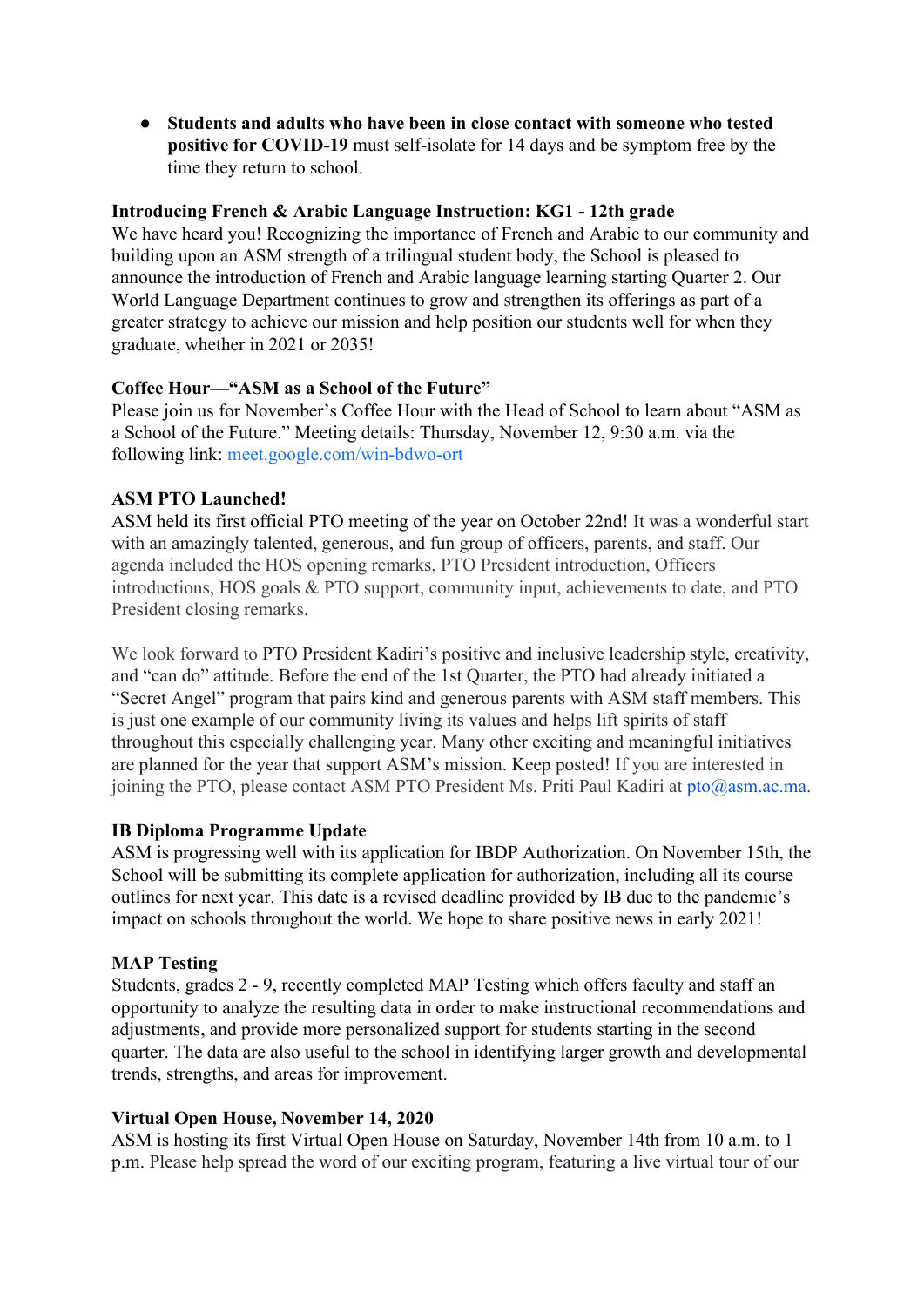

#### **THE AMERICAN SCHOOL OF MARRAKESH** *Building Bridges Across Cultures Celebrating 25 Years of Excellence—Since 1995*

campus and facilities, class presentations, an information session, and much more! To register, please visit the ASM website or facebook page.

As we gear up for the second quarter, I would like to share part of a conversation I had with MAIS-member school directors yesterday. Each director explained how we have had to shut down our campuses due to the pandemic but that what has helped our schools continue on strongly are our communities' commitments to the schools' values and missions.

In a white paper by Authentic Connections entitled, [Student Resilience Survey: Findings &](https://www.authconn.com/files/Authentic%20Connections%20SRS%20White%20Paper.pdf) [Recommendations](https://www.authconn.com/files/Authentic%20Connections%20SRS%20White%20Paper.pdf), I found the part on relationships, particularly those between students and their parents, friends, and teachers, helpful in providing insights to how we can demonstrate a commitment to ASM's values and mission, and ensure a strong sense of connection and wellbeing for our students.

Best wishes in the 2nd Quarter!

Sincerely,

Casey Asato, Ed.D. Head of School

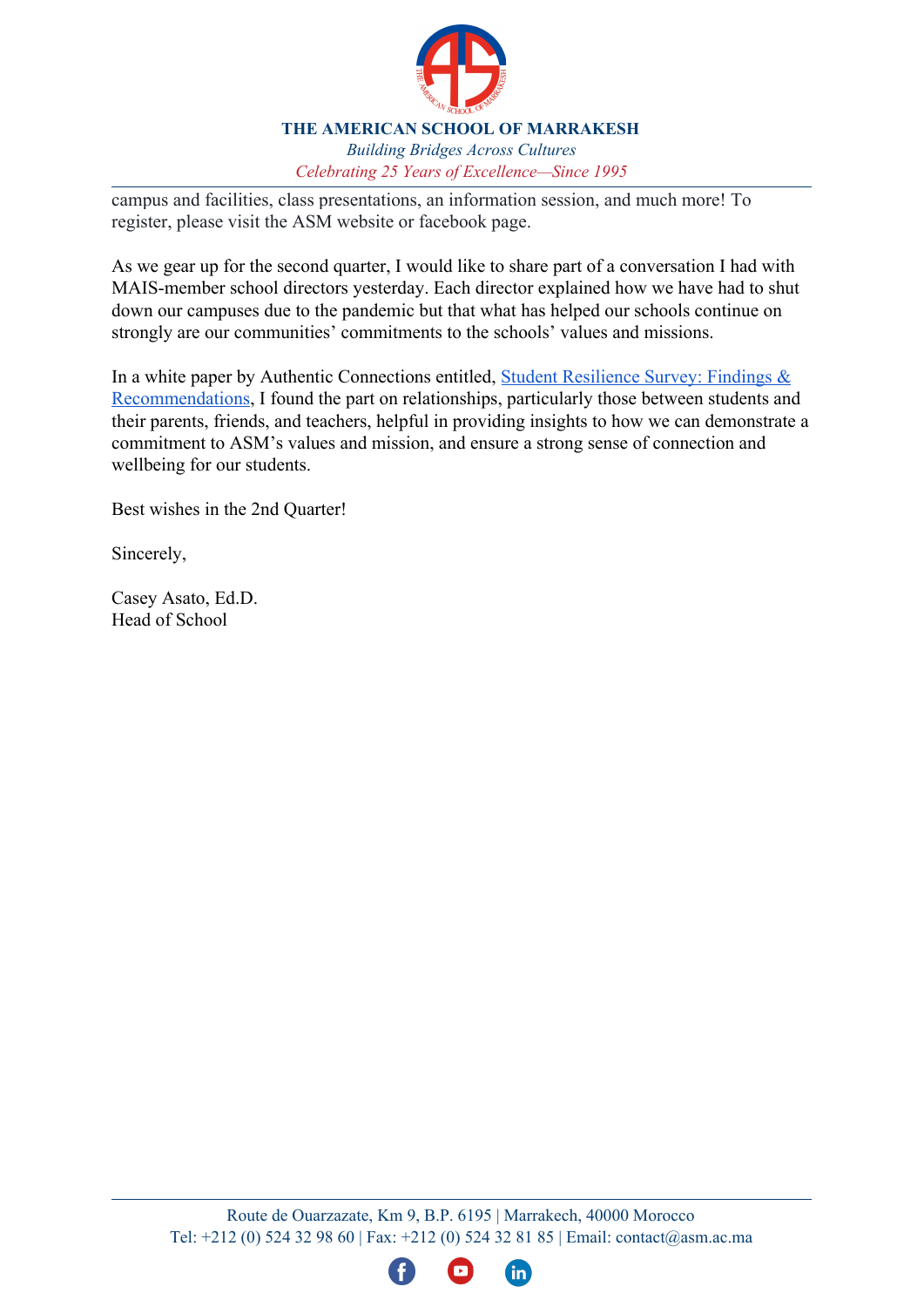## **Google Translation**

30 octobre 2020

Chers parents,

Joyeux Halloween! J'espère que cette lettre vous trouve bien et que vous profitez d'une pause d'automne bien méritée avec votre famille et vos amis!

La transition relativement fluide vers l'enseignement à distance (DL) la semaine dernière a été un moment dont les étudiants, les parents, les professeurs et le personnel ont pu être fiers. Non seulement tout le monde s'est rapidement adapté aux changements malgré des avertissements limités, mais la force de notre préparation et de notre formation s'est avérée déterminante pour l'exécution par l'École de ses protocoles et l'approbation par les autorités gouvernementales des actions de l'ASM.

D'une part, le moment de la fermeture du campus était décevant en raison des activités des étudiants, des professeurs et du PTO prévues pour Halloween. D'un autre côté, le calendrier a bien fonctionné car il y avait peu d'impact sur le temps d'enseignement en raison des conférences parents-enseignants, de la fin du premier trimestre et de la pause d'automne. Nous avons été très chanceux d'avoir connu un bon début d'année. Cela n'aurait pas pu être réalisé sans la coopération de toute notre communauté dans le respect de la promesse «Protect ASM»!

Comme vous le lirez ci-dessous, nous continuons de bâtir sur les succès et sommes très heureux de partager avec vous quelques nouveaux développements à partir du deuxième trimestre.

#### **Le campus rouvre le lundi 2 novembre 2020**

Nous sommes ravis de reprendre les modes d'apprentissage F2F et DL le lundi 2 novembre! **Veuillez noter que nous respectons un horaire scolaire normal le lundi 2 novembre.**

Pour démontrer notre engagement en faveur de l'apprentissage et de l'amélioration continus, les professeurs et l'administration de l'ASM collaborent au développement d'un *protocole COVID-19 pour la gestion des transitions de DL à F2F / F2F à DL* que je partagerai avec vous dans la semaine à venir. Le protocole comprend un calendrier modifié qui permettrait d'améliorer les communications avec toutes les parties prenantes et de faciliter les transitions pour tous. Nous espérons que nous n'aurons pas besoin du protocole, mais souhaitons néanmoins être préparés.

Afin de continuer à fonctionner avec des formats d'enseignement doubles, nous devons tous rester vigilants avec notre engagement Protect ASM et le protocole COVID-19. Si nous faisons tous notre part, nous pouvons contribuer à limiter les futures fermetures de cours et de campus.

## **Rappels de santé et de sécurité COVID-19**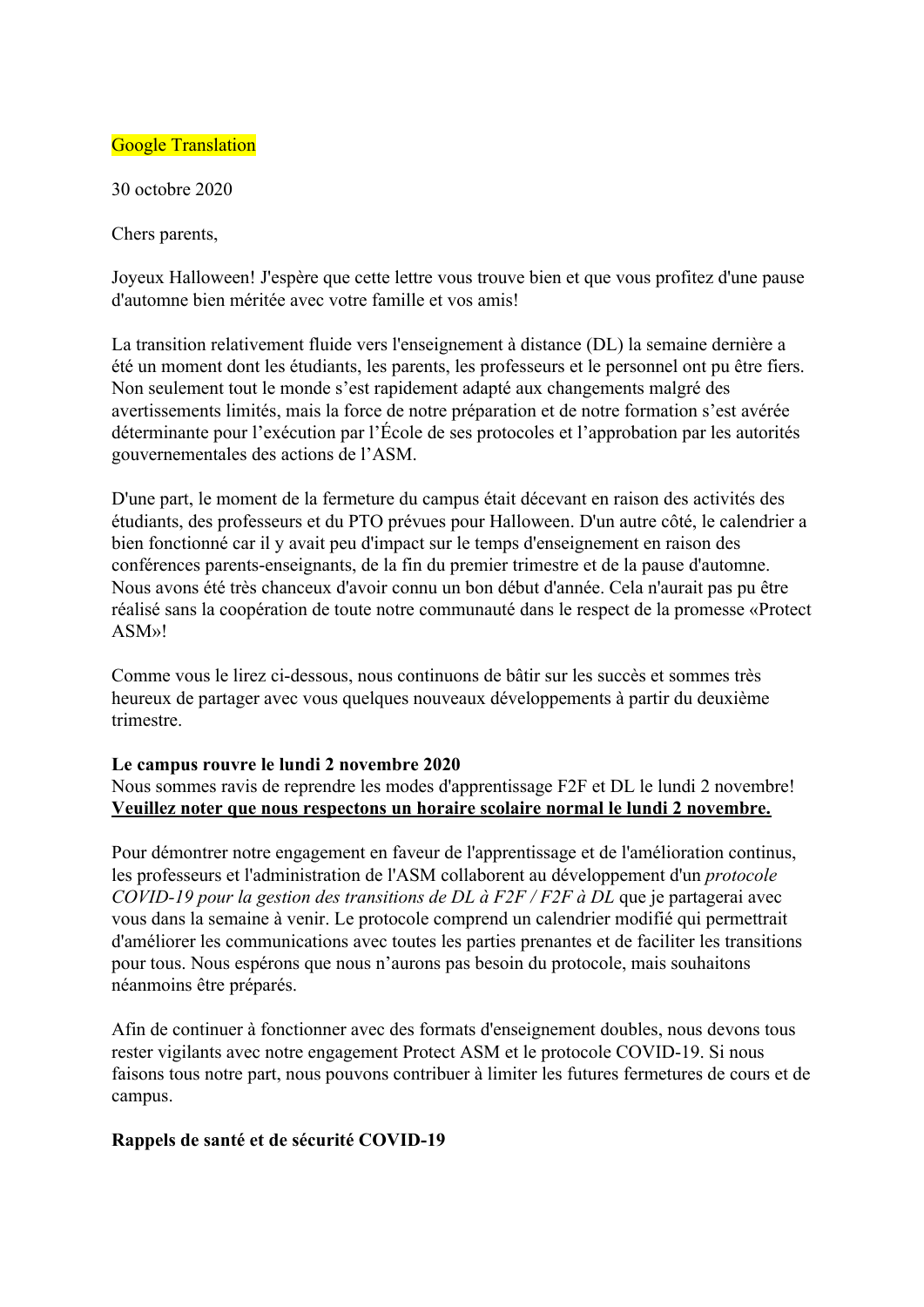

#### **THE AMERICAN SCHOOL OF MARRAKESH** *Building Bridges Across Cultures Celebrating 25 Years of Excellence—Since 1995*

Conformément au «protocole de cas COVID-19» de l'ASM dans le plan d'ouverture de l'école ASM et conformément au mémo n ° 046X20 du ministère marocain de l'Éducation daté du 15 septembre 2020,

- **Les étudiants et les adultes dont le test est positif au COVID-19** doivent s'auto-isoler pendant 14 jours et apporter un certificat médical ou un rapport de suivi du laboratoire de PCR lorsqu'ils retournent à l'école, indiquant qu'ils sont exempts de COVID-19.
- **Les étudiants et les adultes qui ont été en contact étroit avec une personne testée positive au COVID-19** doivent s'auto-isoler pendant 14 jours et ne présenter aucun symptôme au moment de leur retour à l'école.

## **Introduction à l'enseignement du français et de l'arabe: KG1 - 12e année**

Nous vous avons entendu! Reconnaissant l'importance du français et de l'arabe pour notre communauté et s'appuyant sur la force ASM d'un corps étudiant trilingue, l'École est heureuse d'annoncer l'introduction de l'apprentissage du français et de l'arabe à partir du 2e trimestre. des offres dans le cadre d'une stratégie plus large pour réaliser notre mission et aider à bien positionner nos étudiants pour leur diplôme, que ce soit en 2021 ou 2035!

## **Coffee Hour - «ASM comme école du futur»**

Veuillez vous joindre à nous pour l'heure du café de novembre avec le directeur de l'école pour en savoir plus sur «l'ASM en tant qu'école du futur». Détails de la réunion: jeudi 12 novembre, 9h30 via le lien suivant: [meet.google.com/win-bdwo-ort](https://meet.google.com/win-bdwo-ort?hs=122&authuser=2)

## **Lancement de la ASM PTO!**

ASM a tenu sa première réunion officielle PTO de l'année le 22 octobre! Ce fut un merveilleux début avec un groupe incroyablement talentueux, généreux et amusant d'agents, de parents et de membres du personnel. Notre ordre du jour comprenait les remarques d'ouverture de la SOC, l'introduction du président de la prise de force, les présentations des officiers, les objectifs de la SOC et le soutien de la prise de force, la contribution de la communauté, les réalisations à ce jour et les remarques de clôture du président de la prise de force.

Nous attendons avec impatience le style de leadership positif et inclusif du président de la PTO, sa créativité et son attitude «je peux faire». Avant la fin du 1er trimestre, le PTO avait déjà lancé un programme «Ange secret» qui associe des parents gentils et généreux aux membres du personnel de l'ASM. Ce n'est qu'un exemple de notre communauté vivant ses valeurs et contribue à remonter le moral du personnel tout au long de cette année particulièrement difficile. De nombreuses autres initiatives passionnantes et significatives sont prévues pour l'année qui soutiennent la mission de l'ASM. Restez au courant! Si vous souhaitez rejoindre le PTO, veuillez contacter la présidente de l'ASM PTO, Mme Priti Paul Kadiri à [pto@asm.ac.ma](mailto:pto@asm.ac.ma).

# **IB Programme**